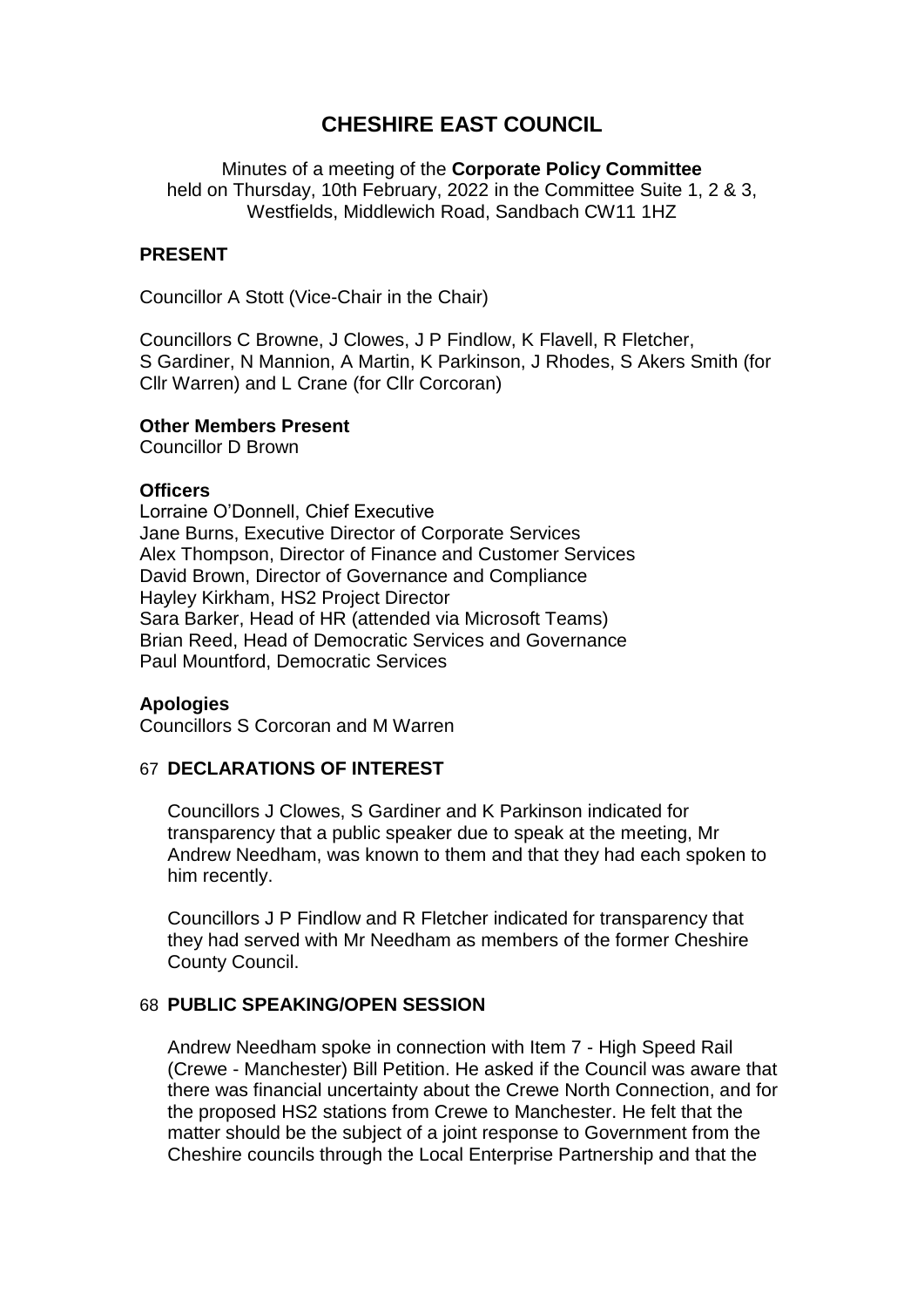matter should be considered at the next meeting of the local transport body.

Mr Needham also expressed his support for Crewe to be the home of Great British Railways.

With regard to the question about HS2, the Chair responded that the hybrid bill was seeking the necessary powers to build the HS2 Phase 2b scheme which included the infrastructure for the Crewe northern connection. The funding for the Crewe north connection was included in the £96 billion Integrated Rail Plan core programme. The petitioning process outlined in the report would provide the opportunity for the Council to seek a clear and concise statement from the Government, via an assurance, on the funding and delivery of the Crewe hub and Crewe north connection.

The Chair indicated that if Mr Needham required a more detailed written response, this could be arranged through the relevant department. The response as given at the meeting would in any event be provided in writing.

## 69 **MINUTES OF PREVIOUS MEETING**

### **RESOLVED**

That the minutes of the meeting held on  $12<sup>th</sup>$  January 2022 be approved as a correct record.

## 70 **COVID-19 UPDATE**

The Committee considered an update report on recent Covid developments.

England had moved to Plan B in response to the risk of the Omicron variant on 8<sup>th</sup> December 2021, and the implications for Council activities were summarised in section 5 of the report.

The Executive Director of Corporate Services advised that since the report had been published, England had moved back to Plan A. With regard to infection rates, case figures remained high at 836 per 100,000 population.

In response to questions from members, officers advised as follows:

- The business grants referred to in the report would all be distributed by the closing dates. It would be appropriate to consider how effective the grants had been once they had been distributed. A written response would be provided on the amounts of funding available for the Business Interruption Fund and the Recovery and Growth Grant.
- Details of the average length of stay in hospital would be provided in writing.
- **Holiday activities were funded by government grant.**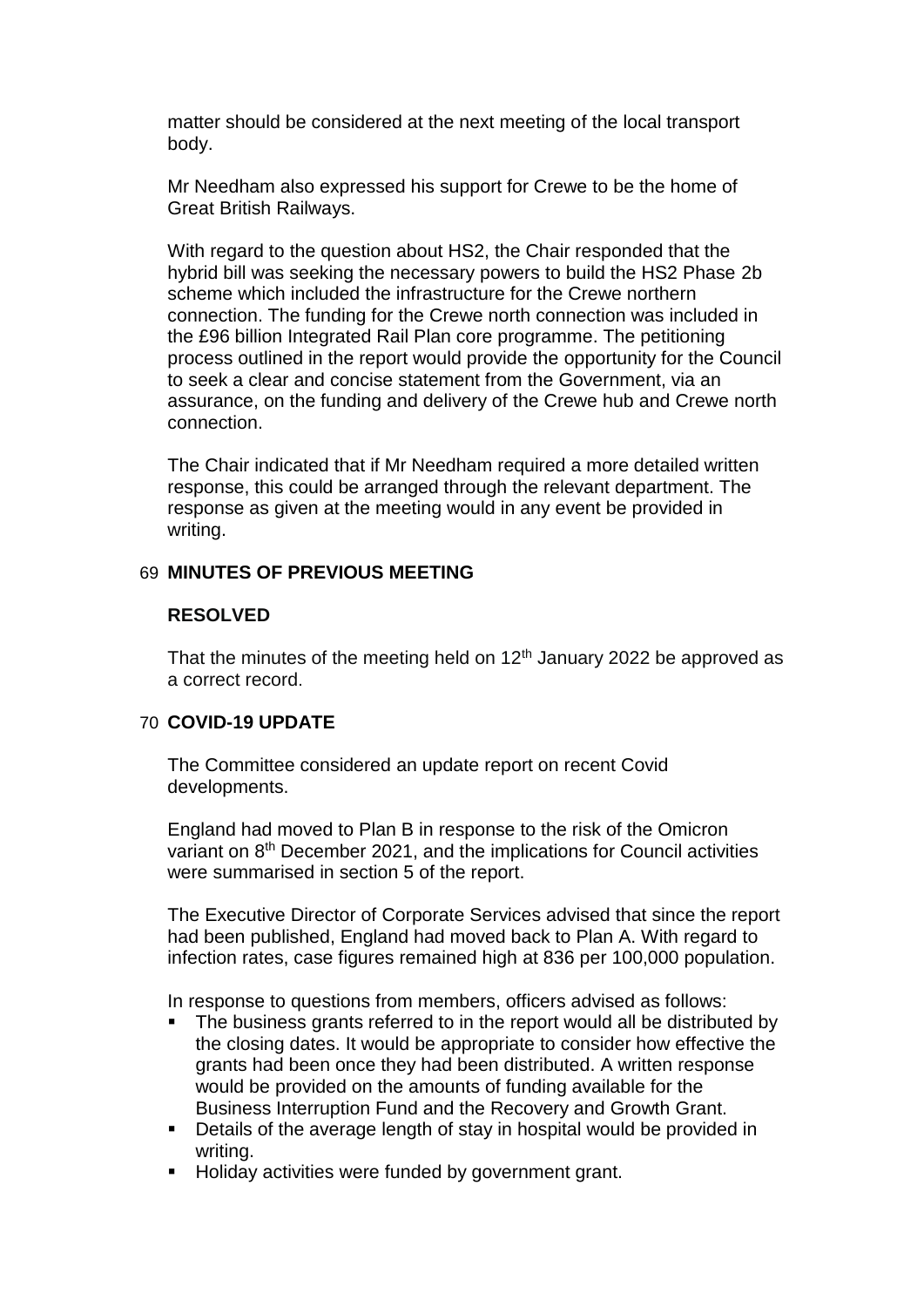- Business continuity planning had included the possibility of other types of outbreak occurring at the same time as Covid.
- A written response would be provided on how the 'Say Hi to the High Street' scheme was funded.
- The Council had developed its own arrangements for awarding business grants in implementing the Government's grant funding schemes.
- The Council had developed recovery plans right from the start of the pandemic which addressed all aspects of the impact of the pandemic.
- The deep dive review of the current backlog of planning applications was well underway and was already reporting into the Environment and Communities Committee. The number of non-determination appeals would be confirmed in writing.

## **RESOLVED**

That the ongoing implications of Covid-19 and Cheshire East Council's response be noted.

### 71 **MEDIUM-TERM FINANCIAL STRATEGY 2022-26**

The Committee considered the Medium-Term Financial Strategy (MTFS) for Cheshire East Council for the four years 2022/23 to 2025/26, together with the feedback from the budget consultation. This was the first time that the MTFS had been reported through the new committee system. The Committee was asked to make recommendations to Council as set out in Appendix A to the report.

The Director of Finance and Customer Services advised that the figures within the financial settlement announced by the Government in December for the 2022/23 financial year, which had at the time been provisional, had now been confirmed.

Councillor D Brown spoke as a visiting member and referred to the underfunding of roads, giving rise to excessive amounts of costly pothole repairs. Whilst recognising that his concerns on the matter, as expressed at meetings of other committees, had been addressed by increased capital expenditure on highways over the next four years, he felt that this was still insufficient. He asked the Committee to consider making two additional recommendations to Council as follows:

- (a) That the Committee request the Highways and Transport Committee to carry out an immediate and major review of the local and national funding of expenditure of Cheshire East Highways, and that this lead to decisions or recommendations to enhance services and value for money to local residents.
- (b) That the Capital Programme, on Page 218 of the MTFS agenda pack, be amended so that Managing and Maintaining Highways expenditure is increased to £6m in each of 2023/24 and 2024/25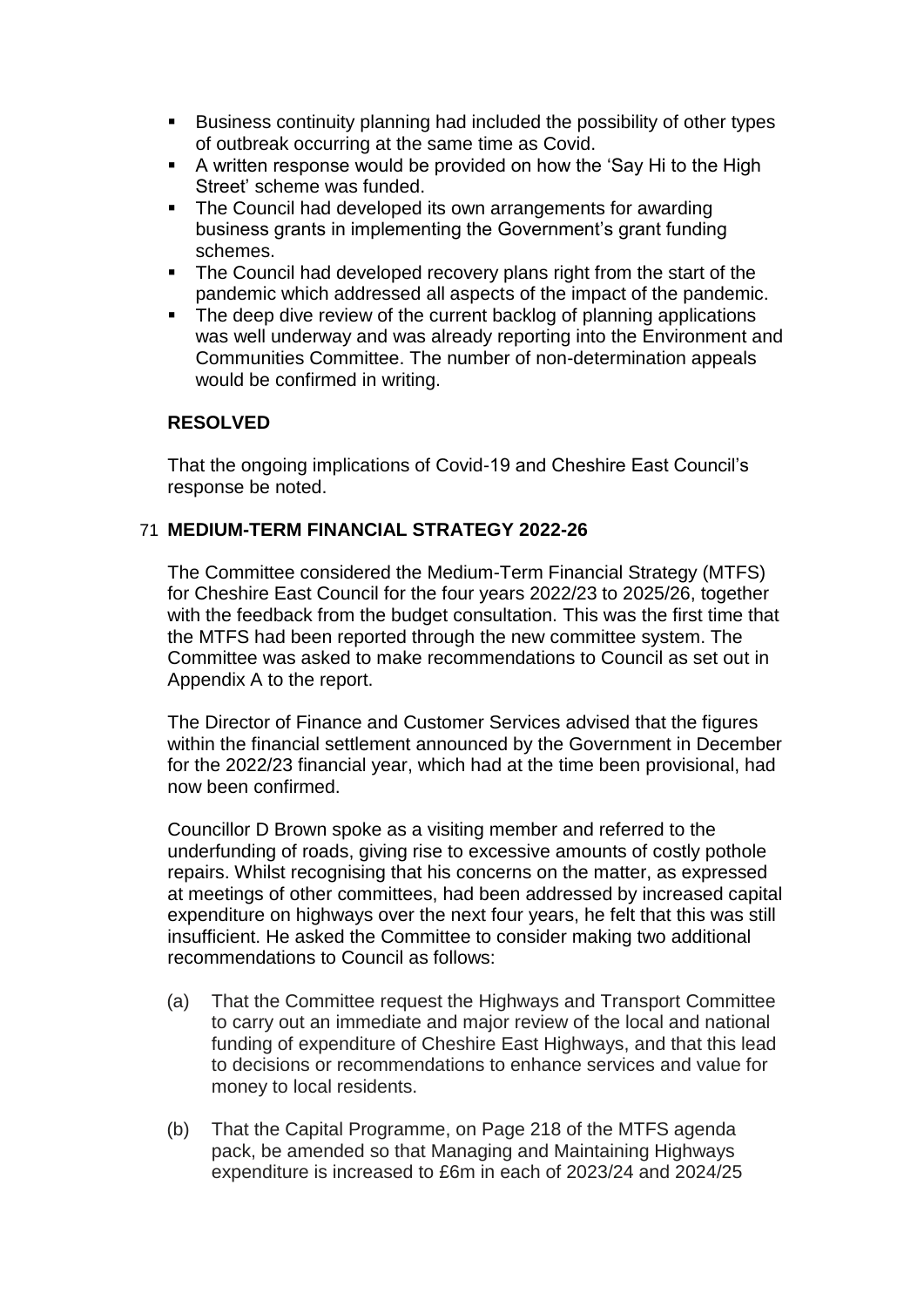instead of £4m in each year. To balance this amendment, the borrowing costs will be funded from correlated savings over the three-year period, achieved from the revenue budget allocated to pothole repairs.

Whilst concern was expressed about the increased borrowing that this would involve, the need to safeguard savings earmarked for public rights of way and active travel, and the absence of any capital allocation for highways in year four, there was broad support among members for Councillor Brown's proposal, which was moved and seconded by members of the Committee.

The Director of Finance and Customer Services had examined Councillor Brown's proposals and confirmed that the proposals were legal and were technically and financially valid .

In response to questions from members, officers advised as follows:

- The MTFS Reserve was in accord with the constitution.
- All Council money, including reserves, was allocated to committees.

Councillor Fletcher raised concerns about delays in capital expenditure to make improvements to Alsager Town Centre and sought assurances that the matter was progressing. The Chair suggested that he pursue the matter further with officers.

The Chair asked that an item on Movements within the MTFS Reserve be added to the work programme of the Finance Sub-Committee.

### **RESOLVED**

**That** 

1 the Committee notes:

- (a) the year-end forecast outturn position for 2021/22 (Appendix C, Section 2);
- (b) the summary results of the Budget Consultation and Engagement exercise undertaken by the Council, as set out in the attached (Appendix C, Annex 2a and 2b);
- (c) the report of the Council's Section 151 Officer, contained within the MTFS Report, regarding the robustness of estimates and level of reserves held by the Council based on these budget proposals (Appendix C, Comment from the Section 151 Officer); and
- (d) the Council's Finance Procedure Rules will always apply to ensure proper approval should any changes in spending requirements be identified (Appendix C, Annex 14); and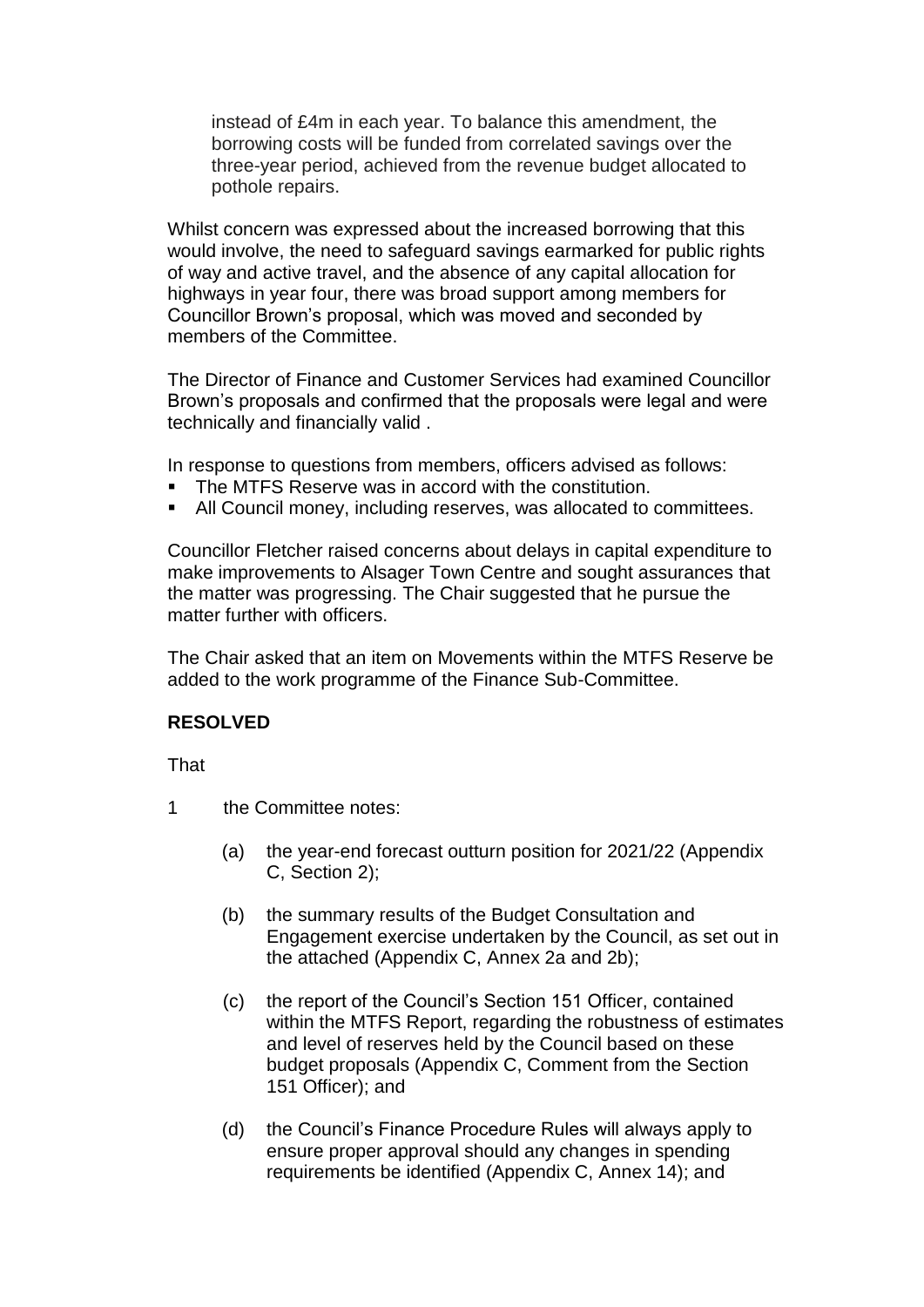- 2 the Committee recommends to Council the items at Appendix A to the report, subject to the following additional recommendations:
	- (a) the Highways and Transport Committee be asked to carry out an immediate and major review of the local and national funding of expenditure of Cheshire East Highways, and that this lead to decisions or recommendations to enhance services and value for money to local residents; and
	- (b) the Capital Programme, on Page 218 of the MTFS agenda pack, be amended to provide that Managing and Maintaining Highways expenditure is increased to £6m in each of 2023/24 and 2024/25 instead of £4m in each year. To balance this amendment, the borrowing costs be funded from correlated savings over the three-year period, achieved from the revenue budget allocated to pothole repairs.

Note: Councillor R Fletcher asked that it be recorded in the minutes that he abstained from voting on this matter.

## 72 **HIGH SPEED RAIL (CREWE - MANCHESTER) BILL PETITION**

The Committee considered a report which outlined the process the Council needed to follow to petition against the High Speed Rail (Crewe - Manchester) Bill to enable the Council to negotiate enhancements and mitigations for the benefit of Cheshire East residents and businesses. The report also outlined the proposed approach to member engagement in preparing and progressing a petition. The Committee was asked to make a recommendation to full Council.

Members asked that future reports contain clearer and more detailed maps and plans.

Members agreed on the importance of clear communications on this matter so as not to give an inadvertently misleading impression to the public regarding the Council's position on HS2. In this respect, it was suggested that the term 'petition against' should perhaps be reconsidered.

Councillor S Akers Smith referred to paragraph 4.5 of the report relating to HS2 Phase 2a and asked if the mitigation could be increased by £100,000 to fund a feasibility study for the Great North Way. The HS2 Project Director undertook to investigate and provide a written response to Councillor Akers Smith and the Committee.

Councillor C Browne reported that on Tuesday he had made a presentation to Ministers regarding the Crewe Hub Station and had also shared the presentation with local MPs.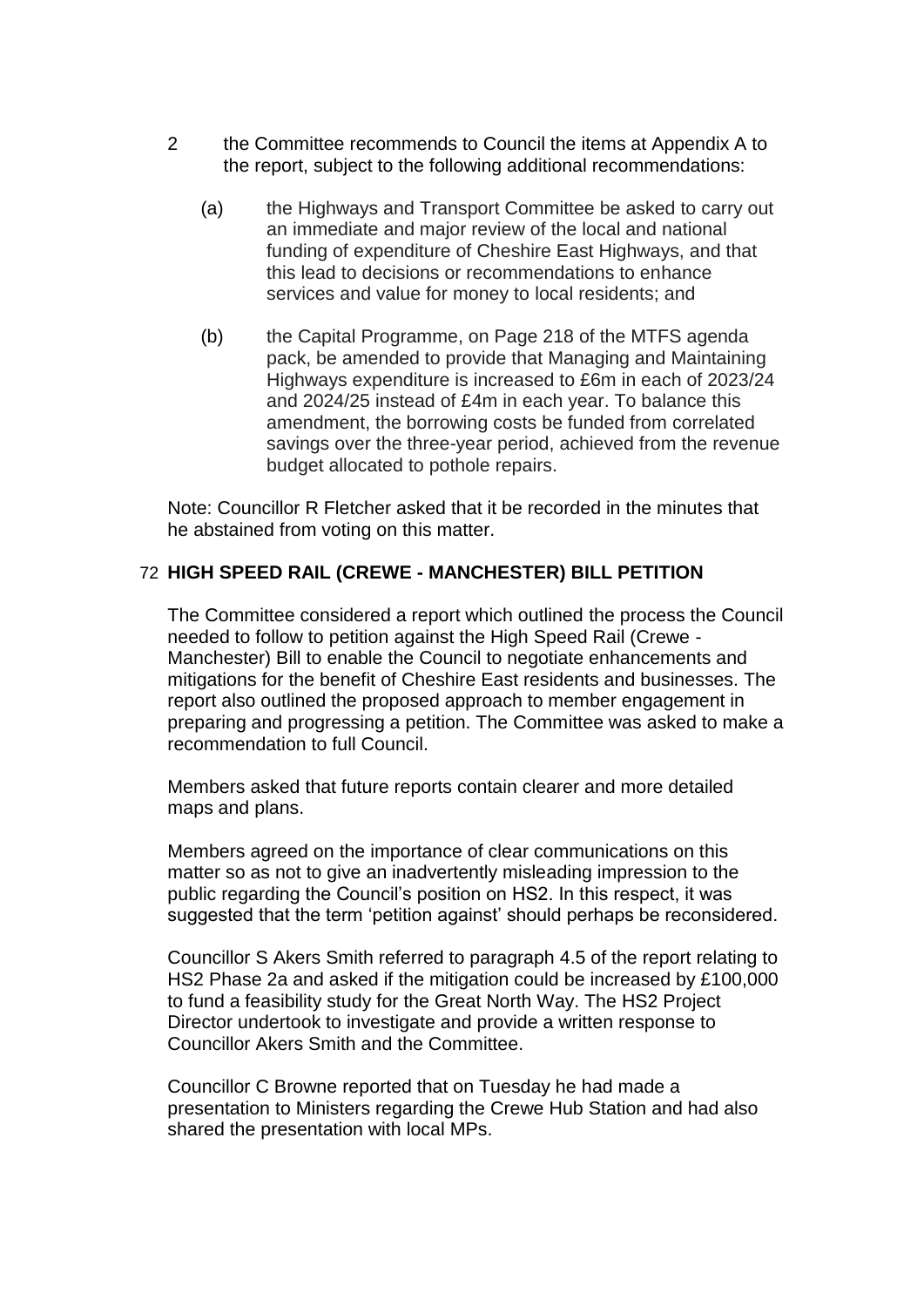On a related matter, Councillor J Clowes referred to the Government launch of the Great British Railways HQ Competition for Sites which commenced on 5th February. She asked for

- 1. an update on progress made by the Council since the Notice of Motion was raised at the October Council meeting.
- 2. a progress reporting strategy for members, to assure members that a robust and convincing Expression of Interest was ready for submission by the due date of 16th March.
- 3. a proposed strategy for raising public awareness of their role in supporting the bid in May (subject to Crewe being selected to the short-list).

The Chief Executive responded that the criteria for bidding for the Great British Railway had been announced last week. She outlined the six criteria. Part of the process would involve a non-binding online public vote. The Council had been working with the Local Enterprise Partnership and neighbouring authorities on a joint campaign to promote Crewe, and had taken the opportunity to raise the matter at a meeting with Ministers last week and with local MPs. The Council with its partners was in the process of finalising a PR campaign. Expressions of interest were due by 16<sup>th</sup> March and a shortlist would be announced in May. The decision would be made during the summer. Briefings on the campaign and bidding process would be arranged for members.

## **RESOLVED**

That Council be recommended to

- 1 support the principles of the High Speed Rail (Crewe Manchester) Bill;
- 2 resolve that it is expedient to petition against the High Speed Rail (Crewe – Manchester) Bill introduced in the 2021-22 session of Parliament;
- 3 delegate authority to the Executive Director of Place, in consultation with the Chair of the Corporate Policy Committee and the Chair of the Highways and Transport Committee, to take all necessary and expedient steps to give effect to the resolution above;
- 4 delegate to the Director of Governance and Compliance the authority to seal any necessary documents and confirm that Sharpe Pritchard LLP (Parliamentary Agents) be authorised to deposit and, if necessary, sign the Petition of the Council against the Bill;
- 5 delegate authority to the Executive Director of Place, in consultation with the Chair of the Corporate Policy Committee and the Chair of the Highways and Transport Committee, to withdraw any aspect of the Council's Petitition against the Bill if this is no longer the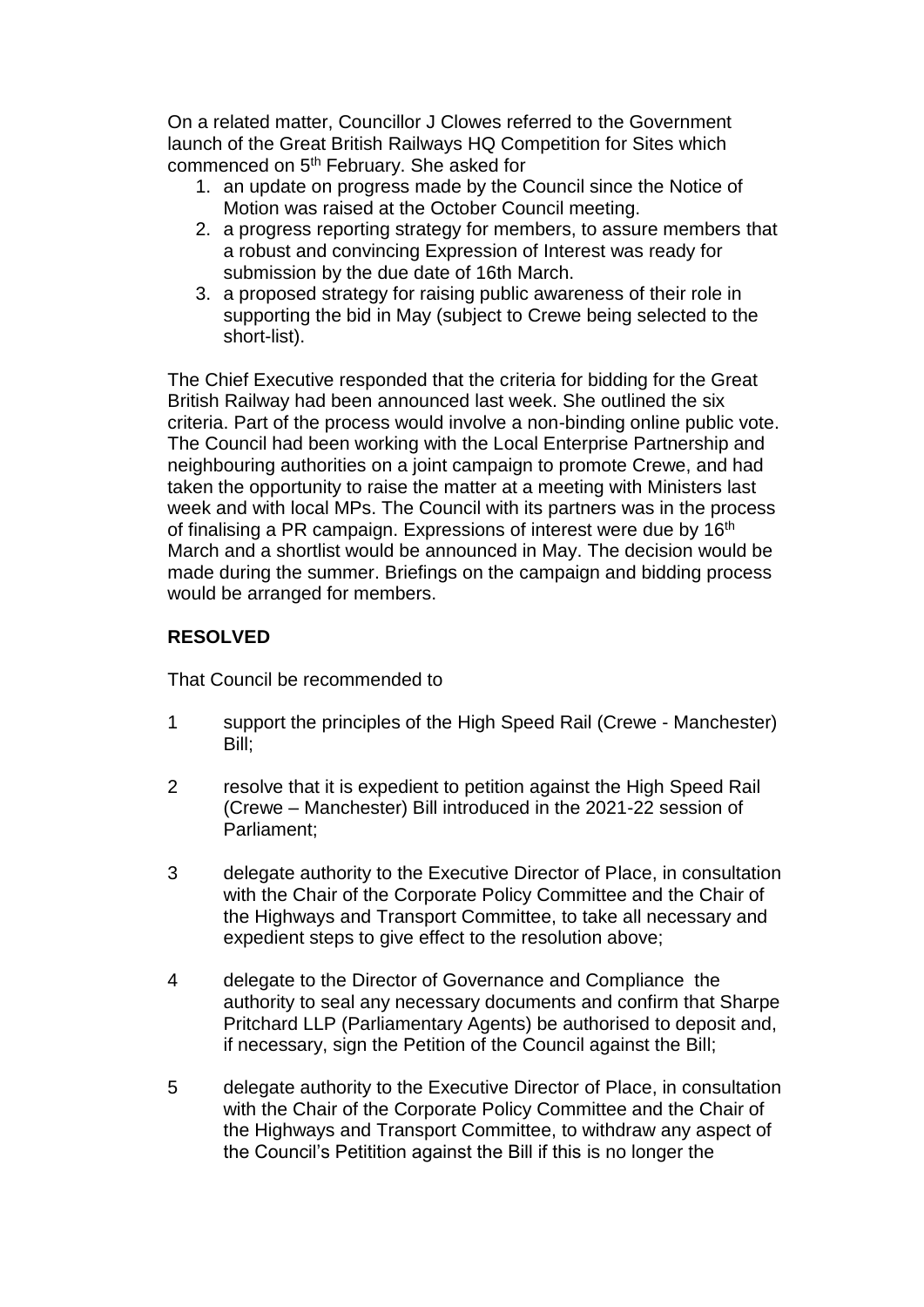approprite course of action, and to settle or agree any basis for the withdrawal; and

6 note the member engagement in the preparation and progress of the Bill as outlined in Section 7 of the report.

### 73 **UPDATE ON SHARED SERVICES JOINT COMMITTEE**

The Committee considered a report on the recent work of the Shared Services Joint Committee with Cheshire West and Chester Council.

The Joint Committee was playing a key role in overseeing the implementation of the Best for Business Programme and the Shared Services Review of all eight shared services. The report summarised key updates from the most recent meeting, held on 21 January 2022.

In response to members' questions, the Executive Director of Corporate Services confirmed that the lessons learned review for Best for Business would cover the whole life of the project. She also clarified the roles of the Shared Services Joint Committee and the Economy and Growth Committee in relation to the Farms Estate with the former being responsible for policy and the latter for performance against the budget and performance indicators.

Councillor J Rhodes spoke on this matter as Chair of the Shared Services Joint Committee.

## **RESOLVED**

That the progress in the delivery of shared services, the shared services review, and the Best for Business Programme be noted.

## 74 **PAY POLICY STATEMENT 2022/23**

The Committee considered a report which outlined changes to the Pay Policy Statement for 2022/23.

The Pay Policy Statement for 2022/2023, which reflected the expected position as at 1st April 2022, was attached as Appendix 1 to the report. Changes since last year's Statement were outlined in section 7 of the report.

Members asked how many settlement agreements had been entered into in the last two years. The Executive Director of Corporate Services undertook to provide a written response.

## **RESOLVED**

That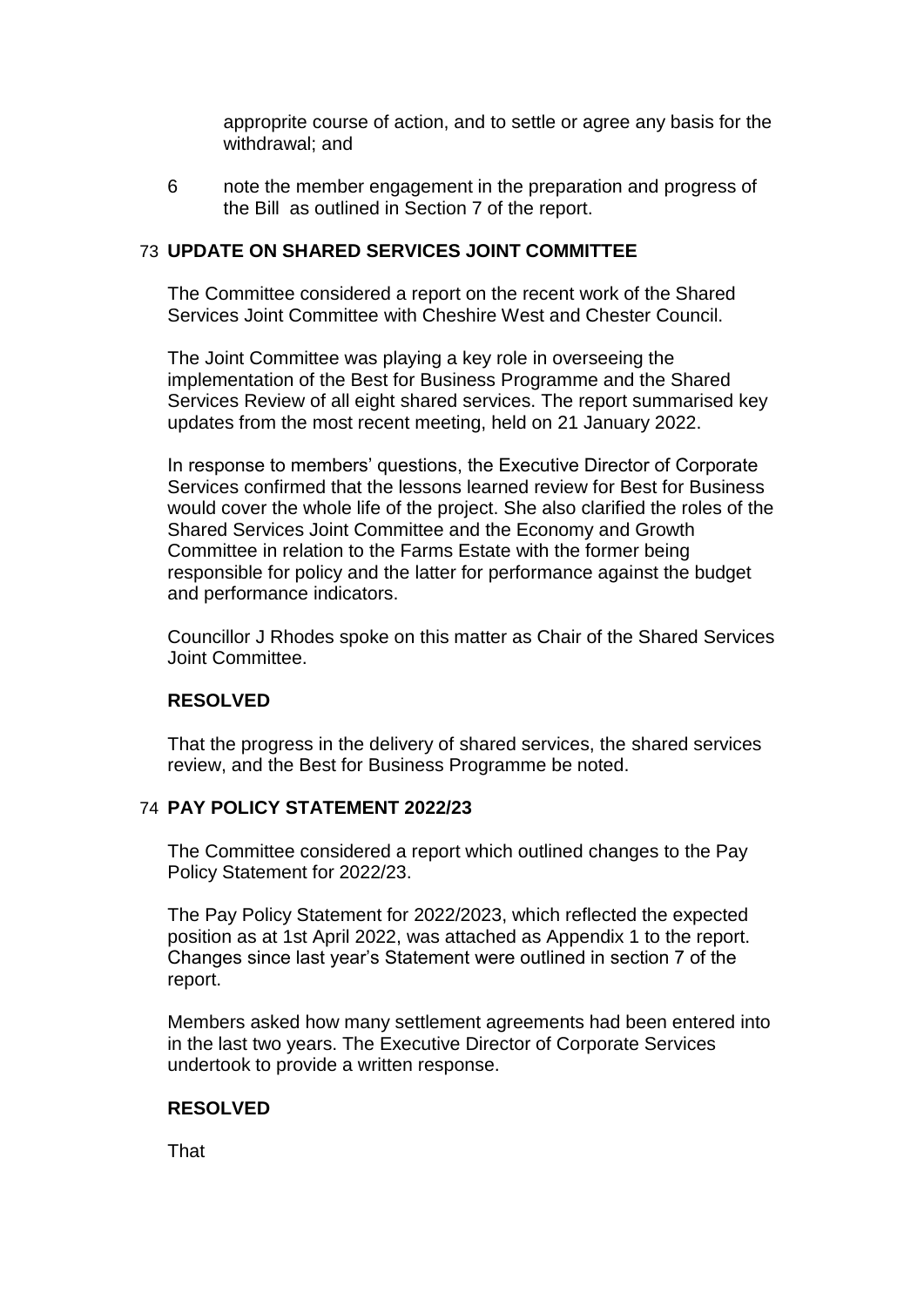- 1 the in-year changes since the 2021/22 Pay Policy Statement be noted as outlined in section 7.4 and 7.5 of the report;
- 2 the changes in the 2022/23 Pay Policy Statement (Appendix 1) be noted in section 7.6 of the report;
- 3 the Pay Policy Statement for 2022/23 be recommended to Council for approval and published accordingly; and
- 4 the agreed Pay Policy Statement for 2022/23 be reviewed in-year and any further changes be approved by the Monitoring Officer and published accordingly.

## 75 **CALENDAR OF MEETINGS 2022-23**

The Committee considered the draft Calendar of Meetings for Cheshire East Council for the 2022-23 Municipal Year for recommendation to full Council. The Calendar had been shared with the Group Leaders, Chairs and Vice-Chairs of Committees.

The Committee also considered a provisional draft calendar of dates for the period May to October 2023 which was intended to assist members in planning their diaries further ahead. It was proposed that from 2023 onwards an 18-month calendar of meetings would be produced.

The Head of Democratic Services and Governance advised that since the report had been published, the Chair and Vice-Chair of the Audit and Governance Committee had asked that meetings of the Committee be moved from 2.00 pm to 10.30 am. This had been accommodated in some but not all cases, owing to clashes with other meetings.

In response to a question from members, the Head of Democratic Services and Governance confirmed that the draft calendar avoided any clashes with meetings of the Police and Crime Panel and the Cheshire Pension Fund Committee.

## **RESOLVED**

That

- 1 the draft Calendar of Meetings for Cheshire East Council 2022-23, be recommended to Council for approval subject to the following:
	- **EXECUTE:** meetings of the Audit and Governance Committee commencing at 10.30am on the stated meeting dates, except for 29<sup>th</sup> September and 24<sup>th</sup> November, when the start-time will be 2.00pm;
	- subject to the agreement of external partner organisations where appropriate, the meeting of the Shared Services Joint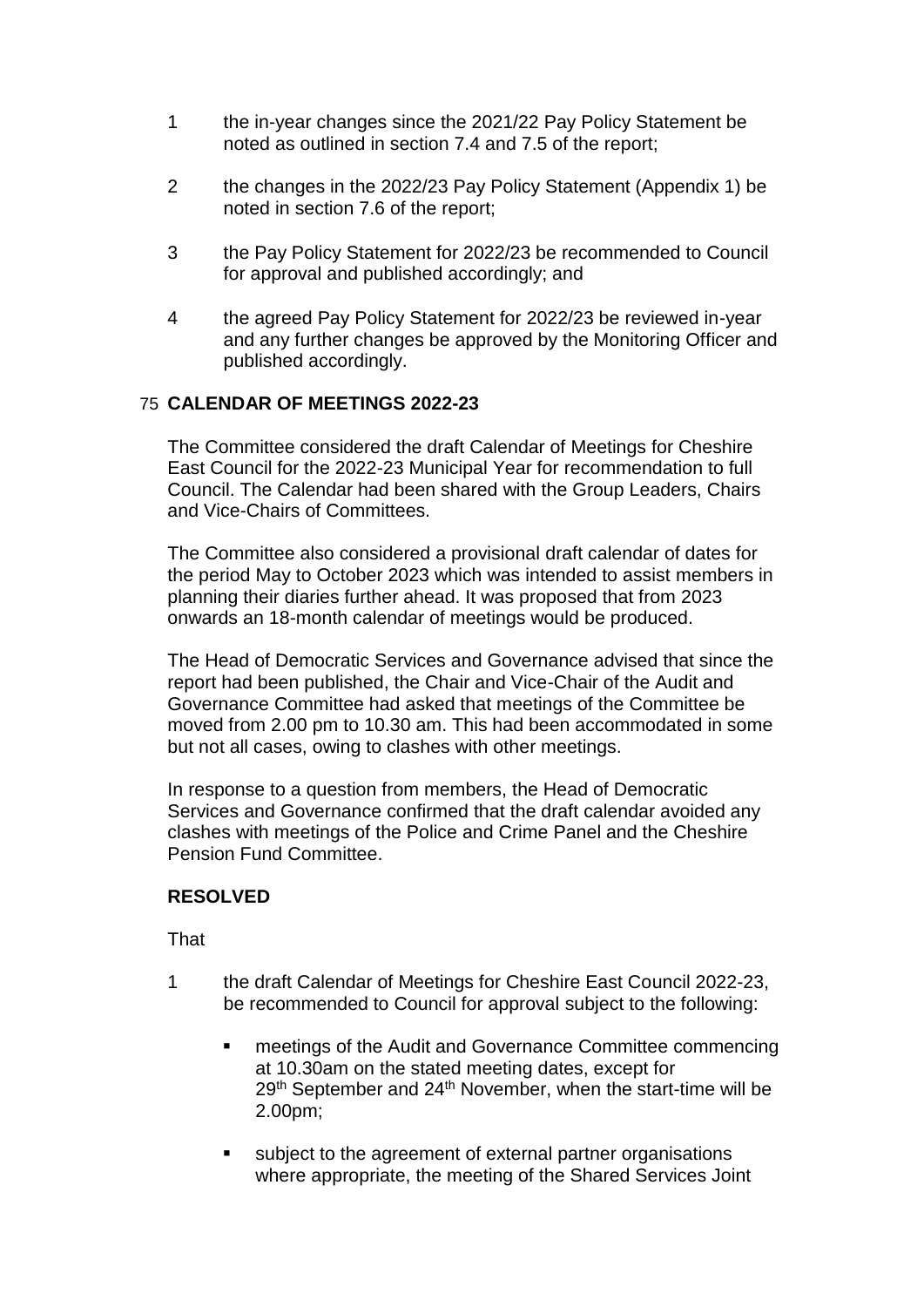Committee and planning site-visits currently scheduled to take place on 27<sup>th</sup> January 2023 being rescheduled to avoid Holocaust Memorial Day;

- **the Constitution Working Group giving consideration, prior to** the 2023 elections, to the question of whether some formal meetings should be "twilight" or evening meetings; and
- **the Constitution Working Group giving consideration, prior to** the preparation of the Calendar of Meetings for 2023, to the question of whether it would be appropriate to introduce a standard commencement time of 10.00 am for all morning meetings of formal bodies; and
- 2 the draft Calendar of Meetings for the period of May to October 2023, be recommended to Council for noting.

### 76 **WORK PROGRAMME**

The Committee considered its work programme for 2021/22.

The Executive Director of Corporate Services advised that an additional meeting of the Committee had been scheduled for 14<sup>th</sup> April 2022 to consider the Community Governance Review and a review of the Codes and Protocols within the constitution. There was therefore an opportunity to review the distribution of business for the two remaining meetings in the current municipal year.

### **RESOLVED**

That the work programme be noted.

### 77 **MINUTES OF SUB-COMMITTEES**

The minutes of the following sub-committee meeting were received:

Finance Sub-Committee  $-5<sup>th</sup>$  January 2022

## 78 **REPORTING OF URGENT DECISIONS**

The Committee was informed of an urgent decision taken on behalf of the Committee in accordance with paragraph 2.11 of the committee procedure rules. The decision was to approve a supplementary revenue estimate for the 2021/22 financial year of £827,108.95 to be funded from the Additional Restrictions Grant, and to authorise the relevant officers to distribute funding from the Grant.

## **RESOLVED**

That the urgent decision be noted.